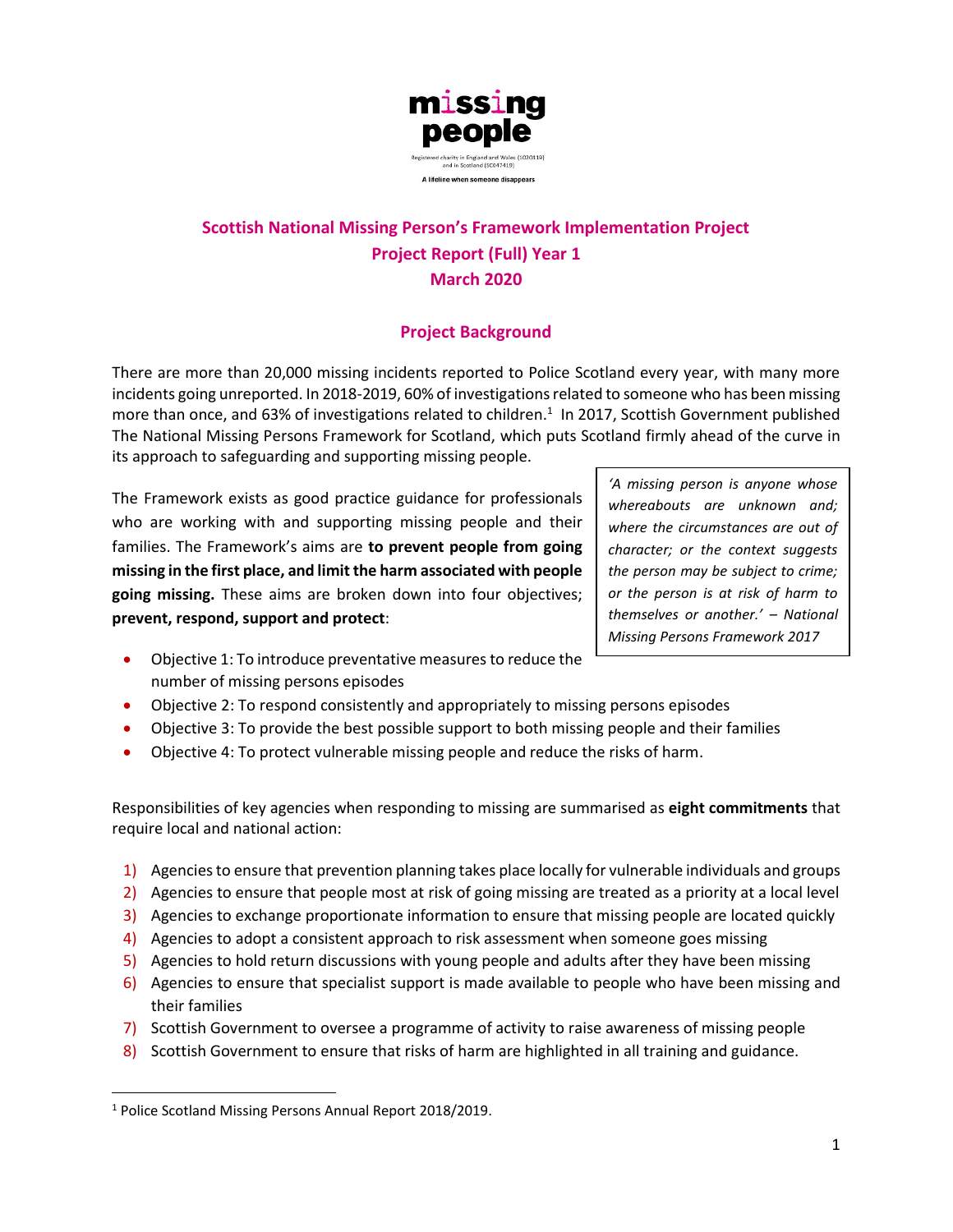

Some excellent first steps have been made since The Framework was launched, including a national training programme for frontline professionals to raise awareness of The Framework and how to deliver effective Return Discussions; the local piloting of protocols to prevent high risk groups being reported missing, and the development of educational resources for young people.

The Scottish Government's Missing Persons Team has worked hard to disseminate The Framework, to secure support for its agreed definition of missing persons and its shared approach to risk assessment. However, as of 2019, some local areas had not yet identified a partnership to lead on missing persons, or a champion to lead the local implementation of The Framework – key actions to ensure people at risk of going missing are treated as a priority, locally. Furthermore, challenges in implementing The Framework were identified as the following:

- Local information sharing between different agencies
- The consistent use of The Framework's standard approach to risk assessment
- Local agreement on which agency is best placed to deliver Return Discussions
- Knowledge of good practice in preventing and responding to missing incidents
- Limited awareness of support services available for people at risk of being reported missing and families of missing people.

In July 2019, Scottish Government provided £70,000 of funding to Missing People for 9 months of project delivery, the first year of a two year programme of consultancy, training and good practice sharing to ensure the implementation of The National Missing Persons Framework across Scotland, until March 2020. Missing People is uniquely placed to carry out this work, as the only national charity that supports missing and returned children and adults as well as their families left behind.

With 25 years frontline experience in supporting missing people and their families, Missing People work in collaboration with a range of partners across the UK, including local police forces, the UK Missing Persons Unit, and the Child Exploitation Online Protection Centre (CEOP). This project is an opportunity to grow Missing People's experience in Scotland and share our specialist knowledge of missing by providing support to teams implementing The National Framework. It is designed to complement Scottish Government's and Police Scotland's commitment to create a national response to protect vulnerable missing people from harm. It also builds on Missing People's strong working partnership with Police Scotland, following a renewed partnership signing in 2018; and our receipt of multi-year funding from the Scottish Government to increase awareness and the use of our services for young people.

Missing People has supported every stage of the development and implementation of The Framework – from being a key member of The Framework Development Steering Group, leading the partnership to deliver training to frontline professionals on Return Discussions, and working with Members of Scottish Parliament to gather political support from all parties for The Framework's implementation.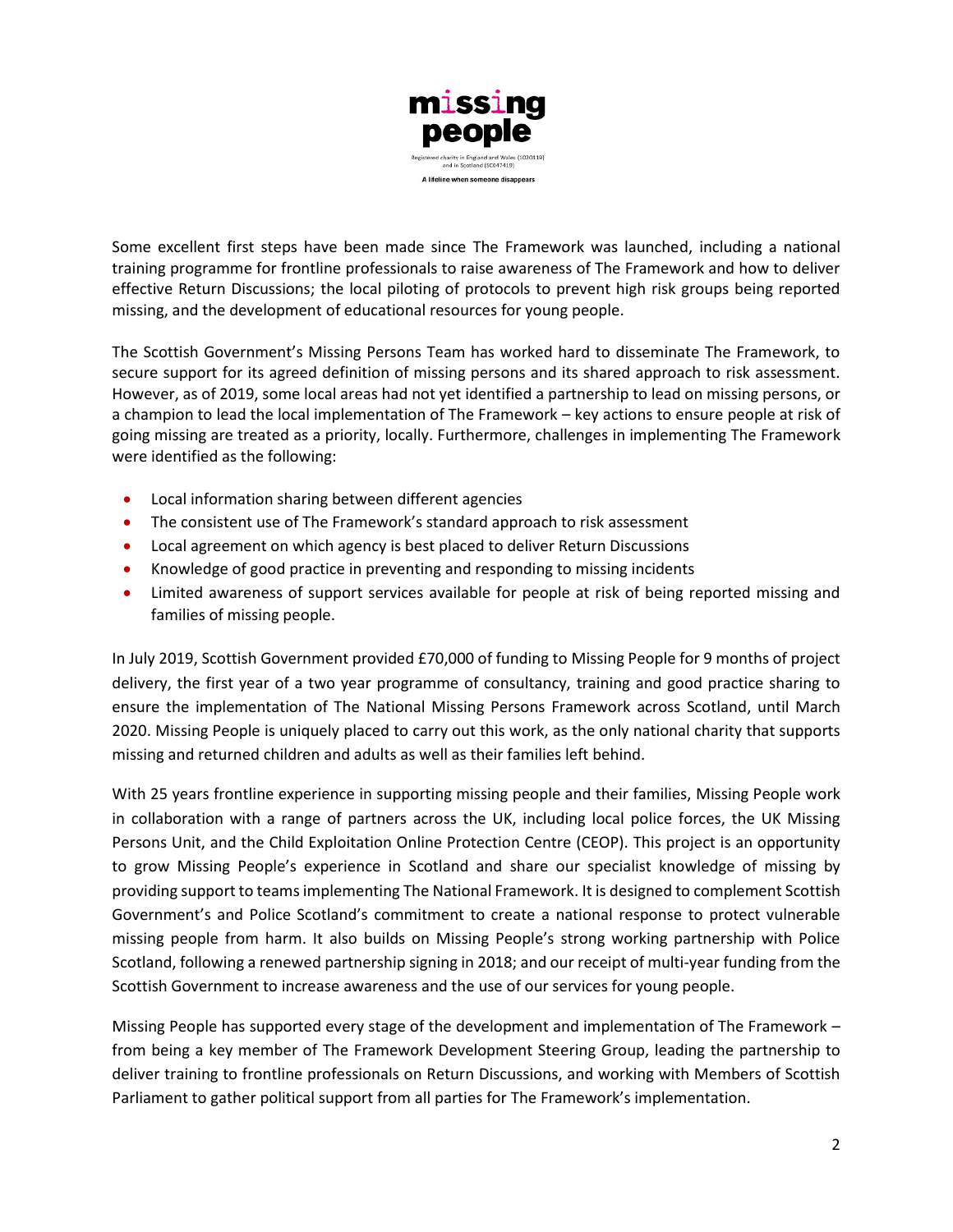

# **Project Aims**

Project aims were the following:

- To ensure that local partnerships and agencies in three police division areas understand the priorities and responsibilities for improving the local response to missing persons and their families in line with The Framework.
- To ensure local partnerships and agencies are more aware of good and innovative practice in preventing missing.

The project team reported to and received input from The Scottish National Advisory Group on missing throughout the project, which is comprised of leads from Scottish Government, Police Scotland, The University of Glasgow, Shelter, and Missing People.

The selection of three local areas in which to work was guided by the National Advisory Group.

# **Project Activity & Key Outputs**

In order to achieve the project aims, the following key activities were agreed with the National Advisory Group:

- Employ a National Coordinator to work closely with partners in local areas and the National Advisory Group.
- Support Professionals to implement The National Framework by mapping, reviewing and auditing current local approaches.
- Support Professionals to implement The National Framework by providing advice, assistance and training in developing a new response in line with The Framework.
- Delivery of an annual conference to share good and promising innovative practice for practitioners involved in preventing and responding to missing incidents.

In July 2019, Missing People appointed a National Coordinator for Scotland, who has been a crucial presence in Scotland, able to build relationships with partners both in the three chosen local areas, and across Scotland more widely.

In order to support professionals to implement The Framework locally, and identify existing good practice, the mapping and reviewing of local policy and protocol was completed for each division. This included reviewing policy and other relevant documentation relating to missing adults and children from Police Scotland, NHS, education, and local authority partners. Documentation was assessed for clear purpose, reference to relevant legislation and national guidance, and good practice.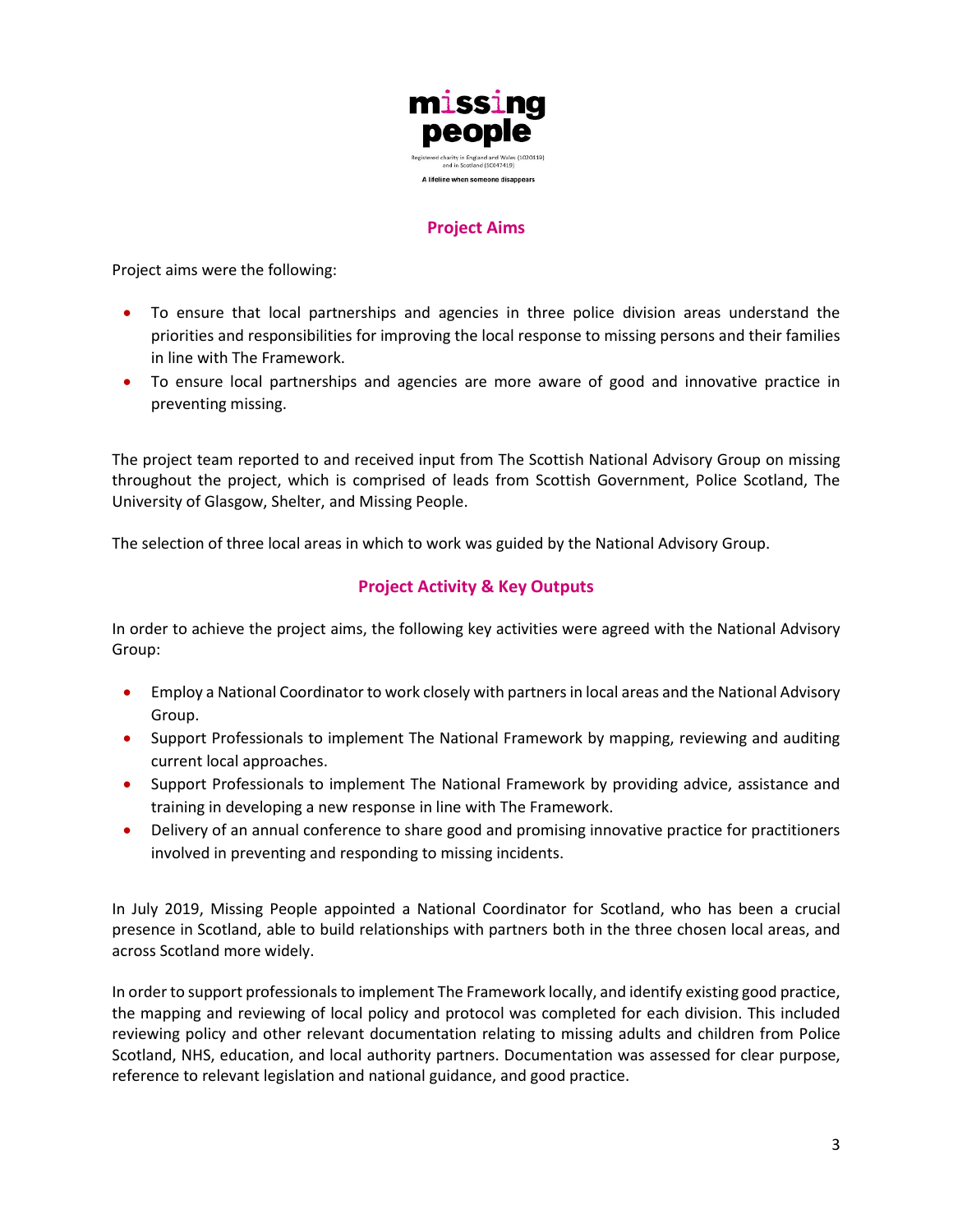

A set of recommendations for improvement was then created with input from conversations about frontline practice with professionals from Police Scotland, NHS, education and local authorities. Findings and recommendations were then shared with each individual division, respectively, including the identification of good practice in each.

The project team also delivered the following:

- Workshops with 26 professionals to map the respective journeys of missing adults and children in order to clarify roles and responsibilities, locally. Learning will be shared with professionals who attended in a document that can be referred to by all staff.
- Return Discussion 'train the trainer' style training to 9 professionals, locally. Delivery of further training is delayed due to COVID-19. Online access to training will be made available to local areas who did not receive training in Year 1 during in Year 2 of the project.
- We have sold tickets to 100 delegates wanting to attend our Good Practice Sharing Conference which was due to be held in March 2020. Unfortunately, the conference has been delayed due to COVID-19 and will now be held online on the 10<sup>th</sup> September 2020.

# **Feedback**

Feedback from the mapping and consultancy stage of the project included the following:

"We look forward to working further with the charity to make improvements in the areas identified in the review and appreciate their assistance in respect of delivering these." – Police Scotland

Feedback from 15 professionals who attended our Journey Mapping workshops included:

- 93% scoring the workshops as 'good' or 'excellent'
- Attendees finding the workshops useful for:
	- Identifying gaps in local agency support
	- A networking and discussion opportunity for partners and local agencies
	- Effective understanding of different services' views, workload, and approach
	- Awareness of Missing People's services
	- Information on reporting people missing
	- Understanding different perceptions of risk, locally.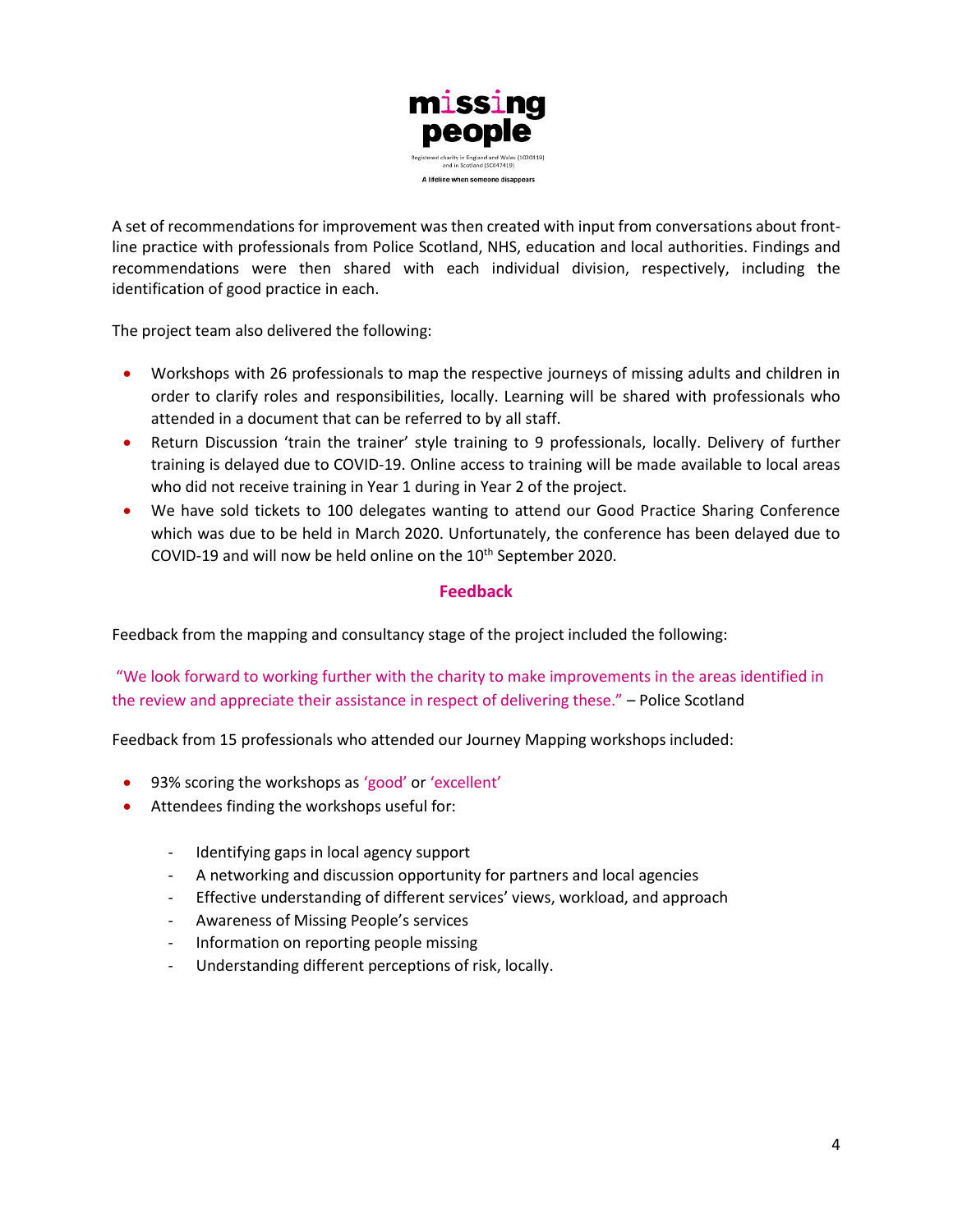

# **Overall Findings**

The project's key findings on areas for improvement were the following:

- Access to relevant and up-to-date protocols and procedures in relation to missing could be improved for all professionals in each local area.
- Stronger protocol could exist for missing adults and their families in all three areas.
- While local senior professional knowledge of The Framework was good, knowledge about The Framework for front-line staff was inconsistent across all agencies and local areas.
- The project highlighted a need for additional resources for the completion of Return Discussions for adults and non-LAC in two local areas.

The project's key findings on good practice were:

- A Missing Person Partnership Protocol as an excellent example of good practice as a comprehensive, multi-agency local approach to missing aligned with the prevent, respond, support and protect objectives from The Framework.
- Good practice exists in two local areas with professionals frequently promoting and using The Herbert Protocol to respond to missing adults with dementia.
- Information sharing pathways in regards to LAC in two local areas are well established between partners. One local area shows particularly good practice in regards to daily telephone briefings between Police Scotland and local care home staff, and in its procedure for supporting young people from a local health care setting.

# **Project Findings: Good Practice Key Themes**

Initial mapping of policies and protocols within each local area revealed a need for clarity regarding processes, procedure and responsibilities for professionals in two local areas. Workshops that were held to help with this were successfully attended and learning documents shared afterwards. Return Discussion training was a need identified for all three areas, and knowledge of The National Framework varied between agencies, with more senior staff having the most knowledge and understanding of the Framework's existence and objectives. One local area's Partnership Protocol emerged as a particularly strong area of good practice. Additional findings related to multi-agency working, children, and adults – including those with dementia.

# **Multi-Agency Working**

Multi-agency working is vital in responding to missing for, but not limited to, effective risk assessment; addressing the reasons why someone goes missing; providing necessary support, and reducing the likelihood of future missing episodes.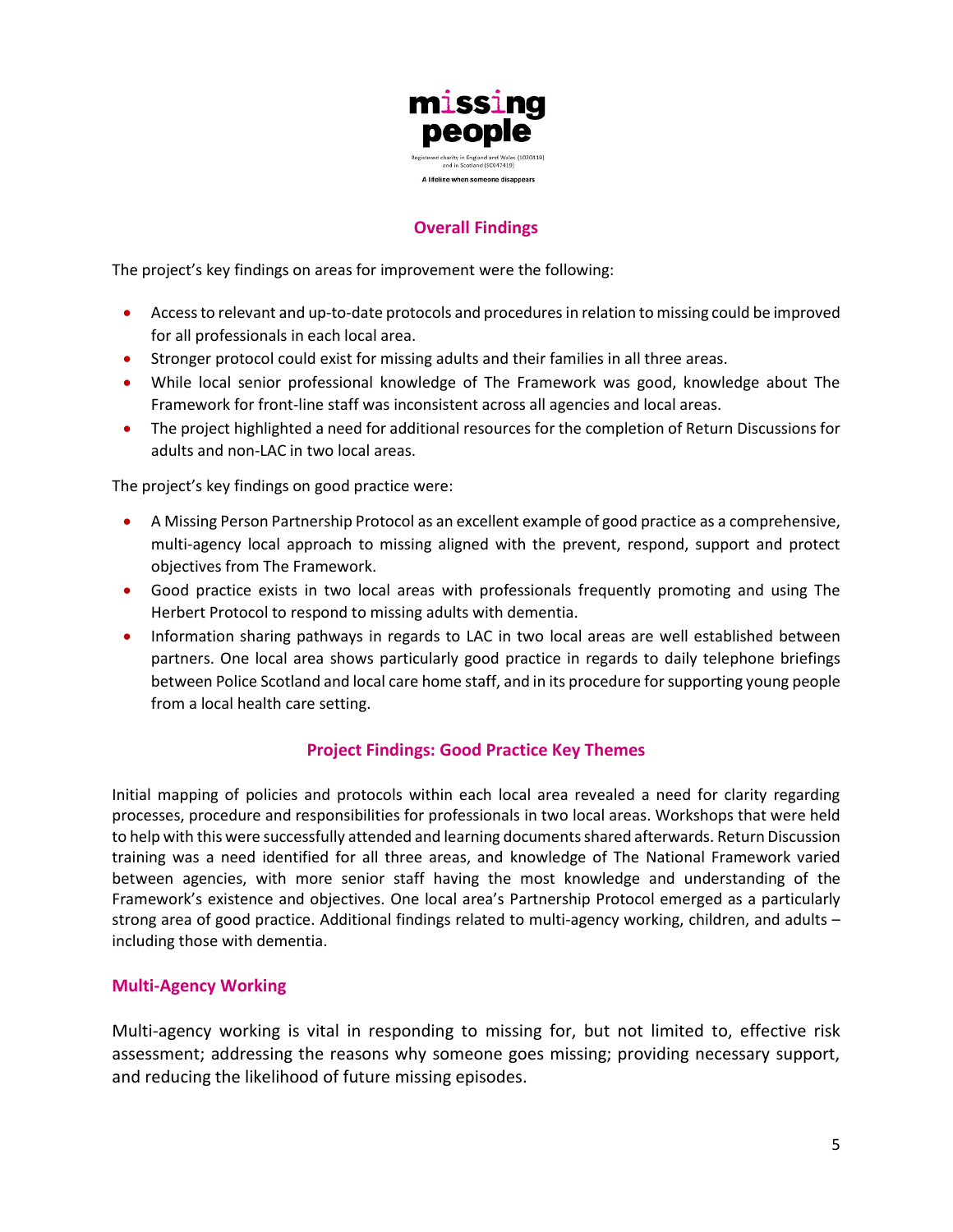

*Multi-agency working involves the consideration of the support needs of an individual from all relevant agencies such as the police, education, NHS and the local authority in the context of a missing episode, or repeat missing episodes.*

Examples of good multi-agency working were seen in all three areas. All agencies across the three local areas consistently use the low/medium/high risk assessment and understanding of missing as suggested and defined in The Framework. Operational Working Groups also meet regularly across all three areas where the support needs of children in particular, are discussed by a number of relevant local agencies. Information sharing from Return Discussions is a key part of this process. There is consistent communication and information sharing between relevant agencies to safeguard children and young people and inform children's care plans, for example.

# Area 1

• Joint Action Forms are used between police and residential care home staff, and between police and local mental health units to share up to date information, such as recent associates of children and young people at risk of going missing.

### Area 2

- A police and local hospital Liaison Meeting takes place every 6 weeks between the local Missing Persons Operational Coordinator (MPOC) for Police Scotland, Charge Nurses and senior management, at which missing adults and general hospital issues are discussed.
- The MPOC delivers regular input sessions to staff at two local hospitals on missing, highlighting the National Missing Persons Framework, up to 5 times per year.

# Area 3

- Area 3's Missing Person Partnership Protocol is an excellent partnership agreement detailing a strong approach to a multi-agency response to missing, with a clear focus on ensuring that the objectives of The National Missing Persons Framework are achieved. It is inclusive of a wide range of agencies Police Scotland; the local authority; the NHS; the local Health & Social Care Partnership; Criminal Justice; Education & Children's Services; Scottish Care; Multi-Agency Public Protection Arrangements (MAPPA); Housing and Public Protection; the Scottish Prison Service; and third sector organisations. The Protocol outlines an information sharing network between these agencies, to ensure appropriate and timely information is shared, in reference to information sharing protocols already in place.
- Agencies across Area 3 have a clear understanding of their roles and responsibilities around missing from reporting to return procedure, made clear within The Protocol.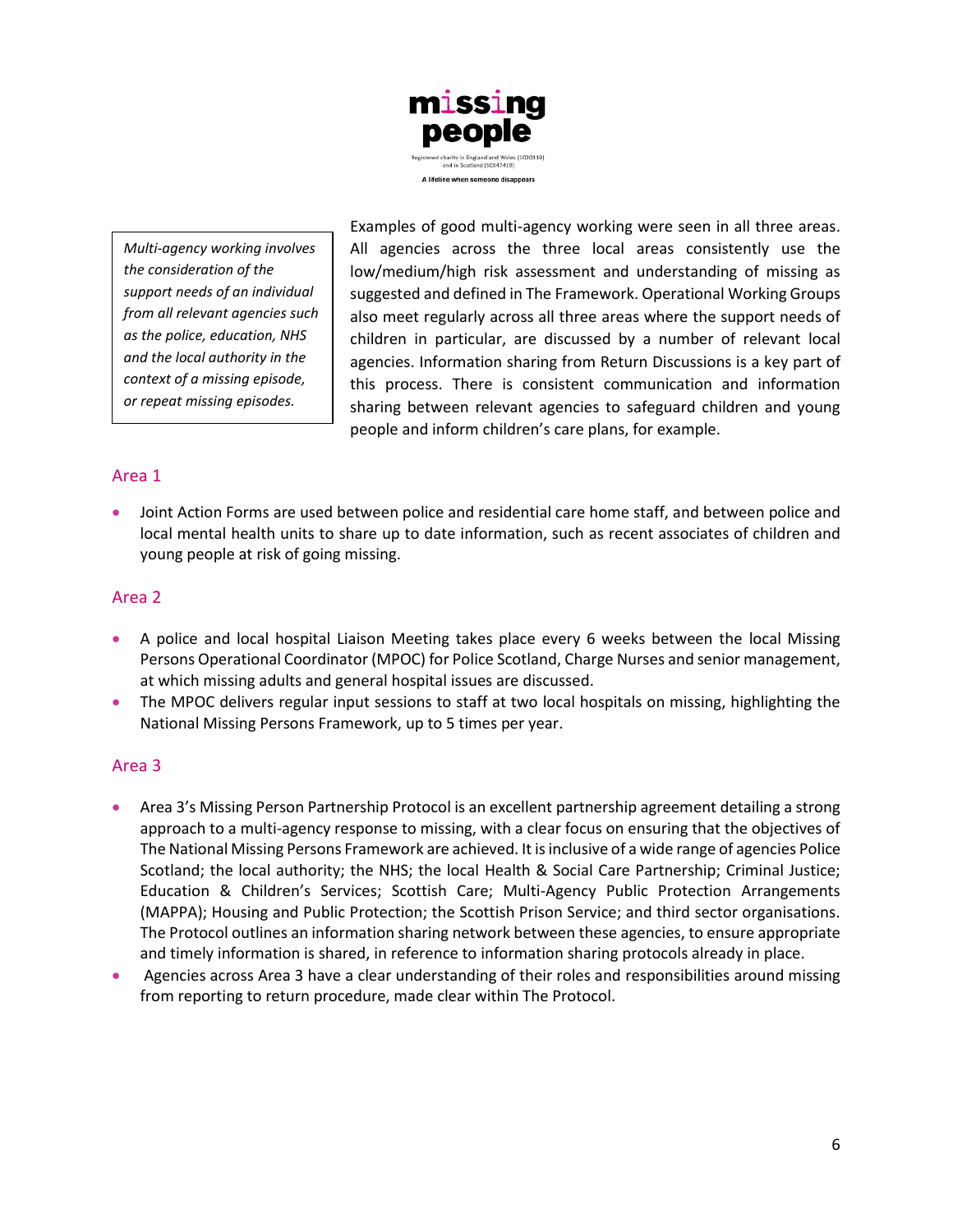

### **Children**

All three areas take a multi-agency approach towards the safeguarding of missing children, led by the MPOC. There is regular contact with residential homes and consistent approaches to reporting and managing risk around missing children.

*Children accounted for 63 per cent of missing person investigations in Scotland between 2018 and 2019, of which 50 per cent were looked-after. The right support for children who go missing is crucial to identify any ongoing risk or factors which may make them more likely to go missing again, or establish whether they have come to harm whilst away.* 

### Area 1

- Residential homes in Area 1 are consistently using 'absent' as a category for children and young people who are away from home without authorisation considered to not be at risk. Where used appropriately, and having considered the level of risk, this procedure is working positively to reduce the number of children and young people from residential care being reported to police.
- Regular training is delivered by police and children's services to management staff at residential care homes. Focus is on upskilling and refreshing knowledge on risk assessment and missing risk categories
- The role of the Young Runaways Coordinator allows Police Scotland to work closely with residential homes, social work, and schools to prevent recurring missing episodes. The Coordinator will also take actions away from IRD meetings, liaise with social workers, and attend additional riskmanagement meetings, working to identify hidden harm on a daily basis.

#### Area 2

- Police Scotland and local children's residential homes are holding Prevention Meetings every 24 hours regarding high-risk looked-after children
- Children who meet threshold receive support from the local Multi-Systemic Therapy Team
- Families of children missing from home are sent 'Prevention Letters' by the MPOC, after two or more missing episodes.

#### **Return Discussions**

Return Discussions for children missing from residential care and 'Return to Ward' discussions for adults missing from NHS settings are completed within 72 hours of a person's return, across all three areas. Safeguarding information from Return Discussions is consistently shared with MPOCs to inform any future missing prevention strategies and multi-agency work.

#### Area 3

• Area 3's Missing Persons Protocol details a Return Discussion Interview Pro-Forma for use by all relevant agencies in the completion of Return Discussions. This creates quality assurance in the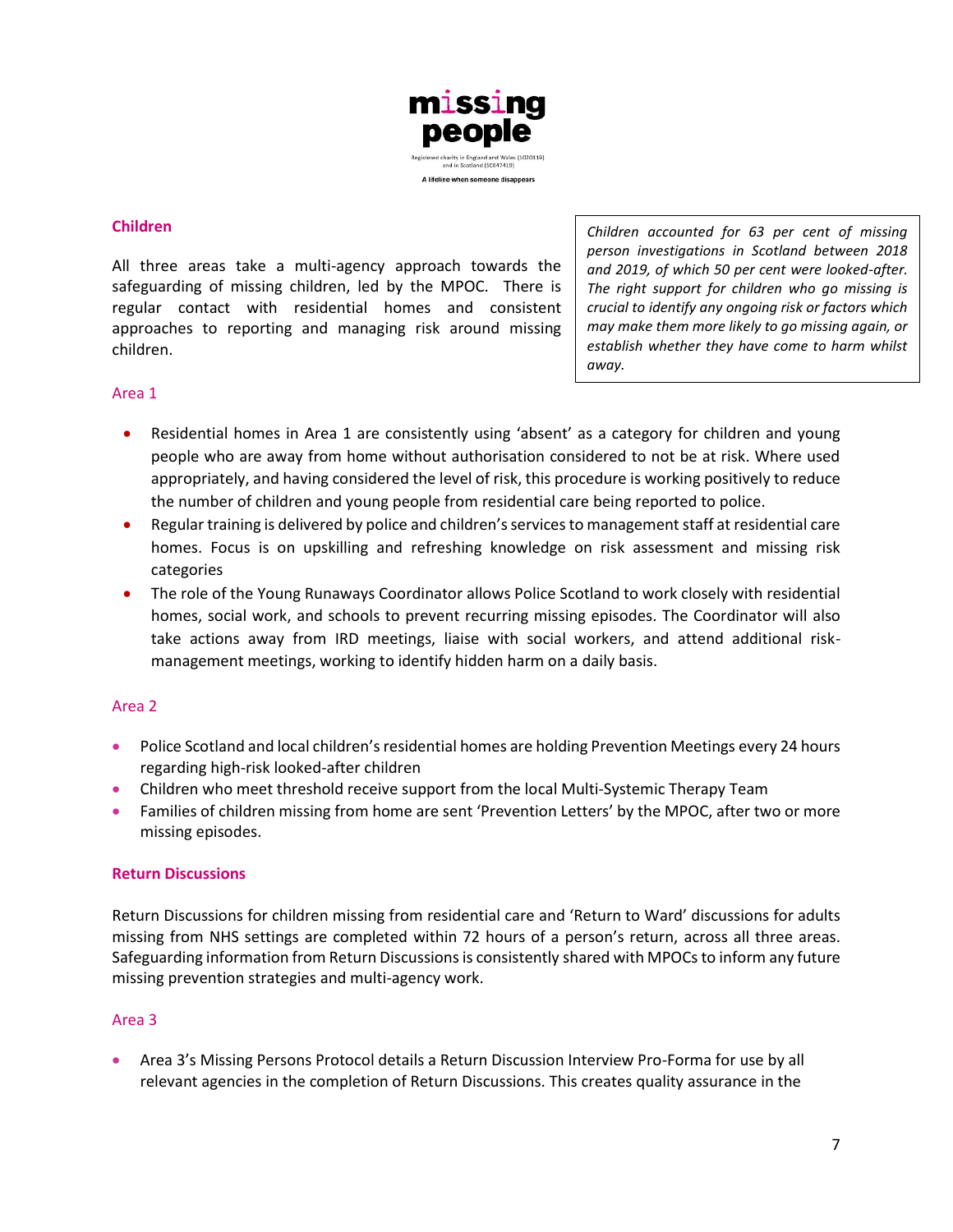

recording of significant information and prompts the consideration of significant factors associated with missing from Return Discussions.

• A high number of Return Discussions are completed in Area 3. The majority of these are completed by social workers, and it is reasonable to expect that this completion rate is due to social workers being assigned this responsibility, instead of police. This procedure demarks a clear pathway in terms of roles and individual agency responsibility when a person returns from missing, which contributes to a clear understanding of the difference between Prevention Interviews (Safe and Well Checks) and Return Discussions.<sup>2</sup>

#### **Adults**

Police and the NHS in all three local areas are all regularly using and promoting the Herbert Protocol and Purple Alert in the interest of prevention and support for missing adults with Dementia.

#### Area 2

- Accident and Emergency at local hospitals have a preventative poster campaign to encourage patients to tell staff if they intend to leave.
- Further preventative measures exist within local hospitals to safeguard vulnerable adults with Dementia who may go missing from their wards, including The Pass Plan Protocol.<sup>3</sup>
- Regular training on the Herbert Protocol occurs across Area 2, in hospitals, to church groups and GP surgeries multiple times a year.
- A letter is sent to families and carers of individuals diagnosed with dementia on the MPOC's behalf as part of post-diagnostic care, and in instances where an individual with dementia has returned from missing, and did not previously have a Herbert Protocol form completed.

#### **Public Health**

The local inclusion of public health is an important step to ensuring consistent and inclusive multi-agency response and support for missing people and their families.

*Going missing may be the first indication that there are problems or vulnerabilities for a person. A Return Discussion is an opportunity to support the individual who has gone missing and identify any underlying causes, including any ongoing risk of harm and an opportunity to refer the individual to appropriate support services. In Scotland, 87% of Return Discussions are completed by police.*

*'Evidence suggests that up to 80% of adults who go missing have one or more mental health problems … adults with dementia, although only making up around 3% of the people who are reported missing, remain one of the most vulnerable groups.' - National Missing Persons Framework, 2017* 

<sup>&</sup>lt;sup>2</sup> Although we cannot prove that this procedure has resulted in the high completion rate of Return Discussions without further evaluation, we suspect that it is likely to be a significant factor.

 $3$  The Pass Plan Protocol is a document populated for every patient upon admission into hospital. It identifies the conditions under which patients are able to leave a ward, any past medical history that is relevant and an evaluation of risk. It also identifies what is the most appropriate course of action to take should the patient go missing from that hospital.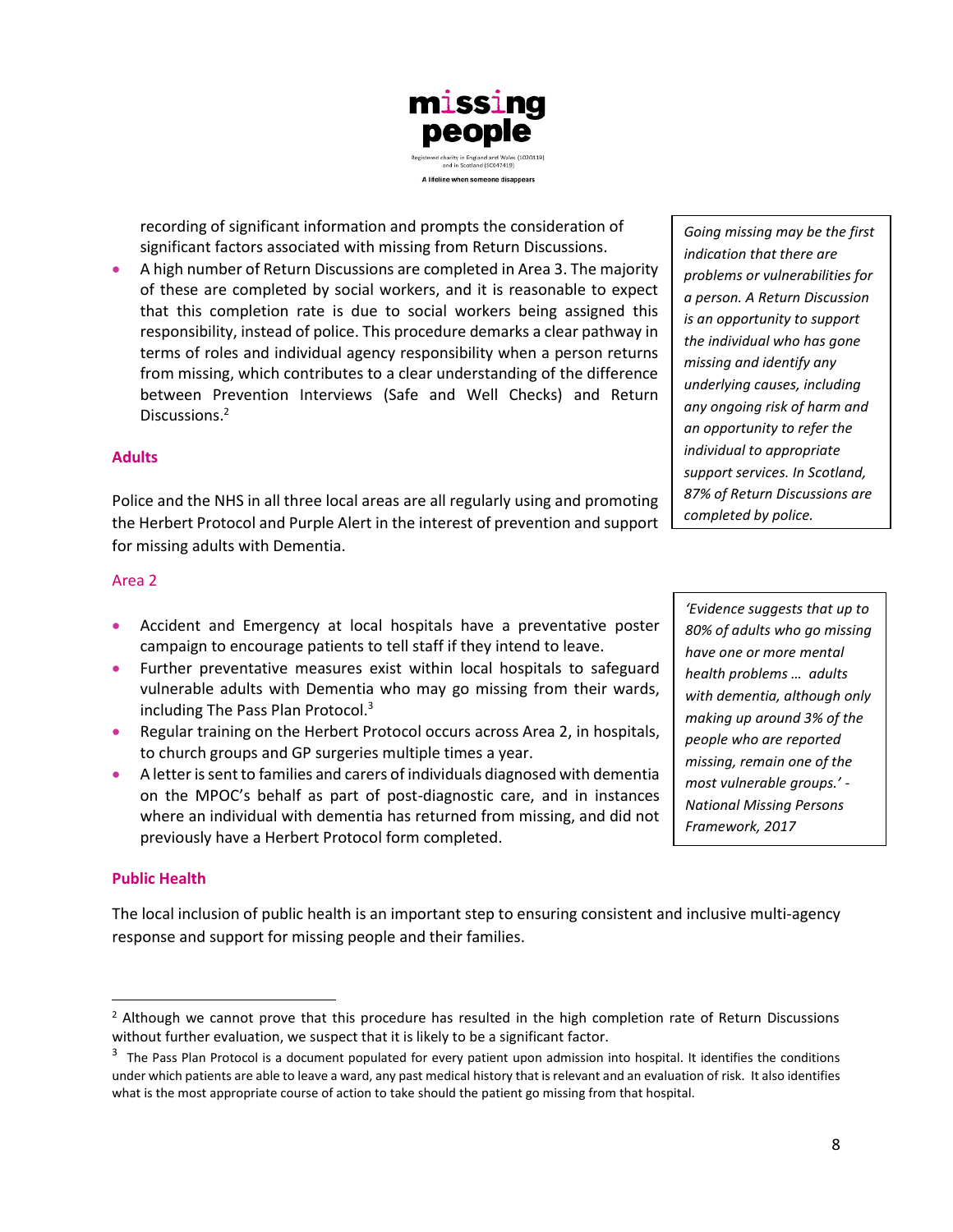

### Area 2

Missing People also identified a positive partnership between Police Scotland and the NHS as a key area of opportunity on which to build on existing good practice and professional relationships.

- Local use and promotion of The Herbert Protocol by Police Scotland and the NHS through inputs, posters and leaflets has been successful.
- A poster campaign by Police Scotland to reduce those reported missing from acute care exists at a large local hospital.
- The Pass Plan Protocol in place at the hospital exists as good practice in contributing to the prevention of patients going missing.

#### Area 3

• Missing People recognise the effective inclusion of the NHS within local Missing Persons Protocol as an example of good practice, and that this inclusion is a key area of opportunity on which to build on existing good practice and professional relationships.

#### **Project Findings: Areas for Development**

#### Improved Return Discussions

There is currently low completion of Return Discussions by the majority of partner agencies in all three local areas, particularly for adults and children missing from home. In Areas 1 and 2 in particular, there exists a lack of clarity around process and procedure for the completion of, and information sharing from Return Discussions, as well as the absence of a standardised Return Discussion from. In addition, protocol explicitly stating that adults are to be given a choice on who is to complete their Return Discussion, as per The National Framework, is absent in all three areas.

#### Children and Young People

Existing good practice around children and young people could be more clearly defined in the majority of areas, with an emphasis on prevention. Return Discussions and prevention work for children missing from home is currently only completed by the MPOC in Area 2. Multi-agency work for children in residential care could be improved through discussion between agencies on a regular basis, particularly in Area 3.

Improved Multi-Agency Working & Information Sharing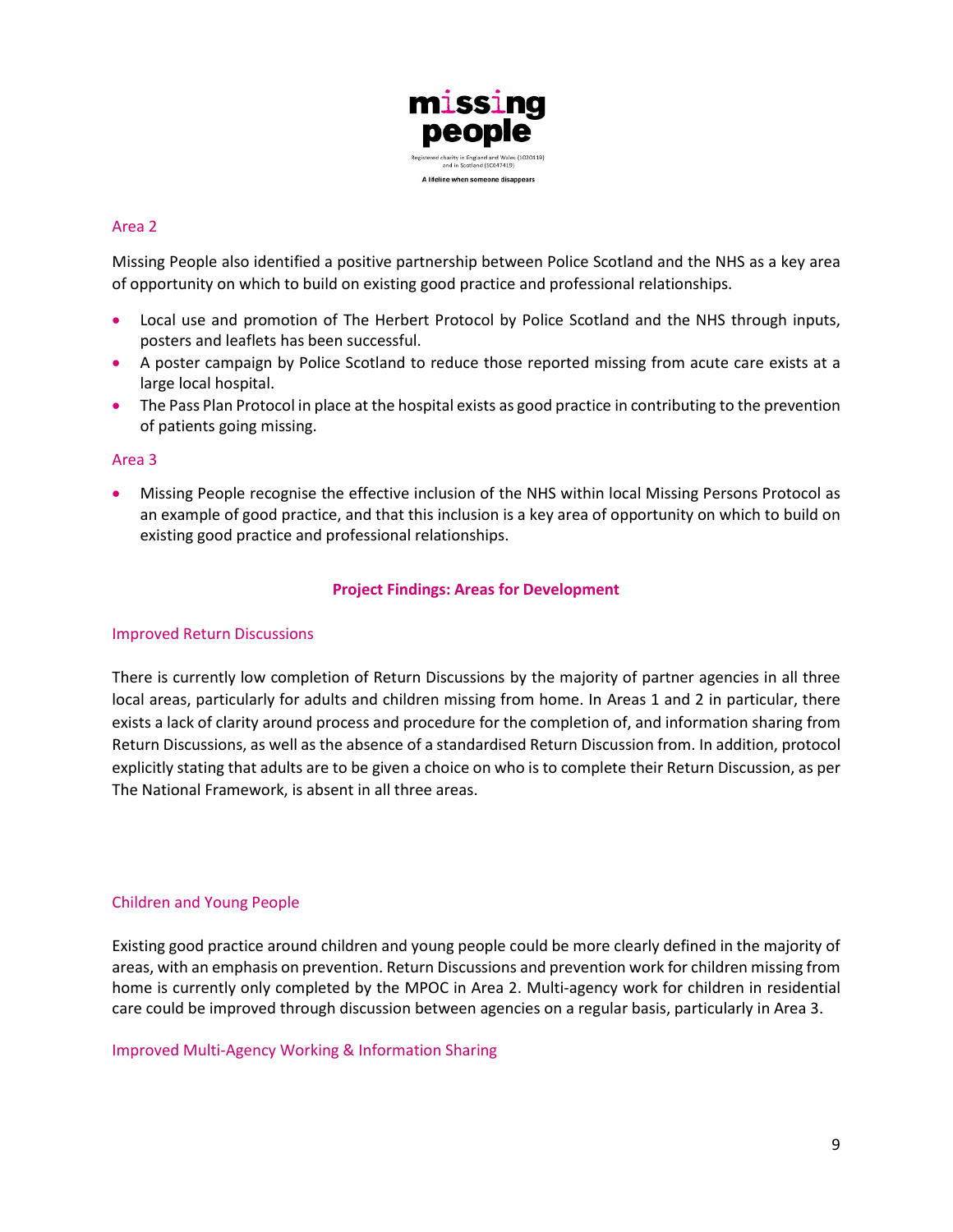

There exists a local need to establish clear and consistent multi-agency protocol and procedure for reporting adults and children missing, with particular attention on completing Return Discussions, and establishing a clear difference between Return Discussions and Safe and Well Checks in all three areas. Local emphasis on support and completion of Return Discussions for LAC in particular, leaves room to build on effective procedure, protocol, and practice around children and adults missing from home. In Area 2, Missing People has identified partnerships with the NHS as a key area of opportunity on which to build on existing good practice and professional relationships.

Missing People have also found that in one local area, police 101 call handlers are using a *Green/Amber/Red* risk assessment for missing persons, inconsistent with the type of risk assessment used by the police and other agencies, and The National Missing Person's Framework.

### Public Health

Local multi-agency groups that meet regularly in order to share local information about patients missing from NHS care, to include sharing relevant information from Return Discussions that could inform improved prevention planning and response to missing patients do not currently exist in Areas 1 and 2.

Where protocol advises NHS staff on timings to report a person missing from NHS care based on perceived level of risk (although this exists as stand-alone NHS Protocol), The Framework recommendation would be to report a missing person as soon as they meet the definition of a missing person, that is, 'anyone whose whereabouts are unknown and, where the circumstances are out of character; or the context suggests the person may be subject to crime; or the person is at risk of harm to themselves or another.'

The Herbert Protocol is recognised as a valuable tool in all three areas. However, it is not currently not widely used in Area 3 as a means of supporting those at risk of going missing with dementia.

#### Improved Support for Missing Persons and their Families

The project team found a lack of local signposting to support services for missing persons and their families, including to Missing People and other third sector organisations in all three local areas.

#### **Recommendations**

A set of key recommendations was created for each local area. Police Scotland, NHS, Education and the relevant local authority were invited to input on the creation of these recommendations. For all three areas, recommendations included the following:

#### **Improved Return Discussions**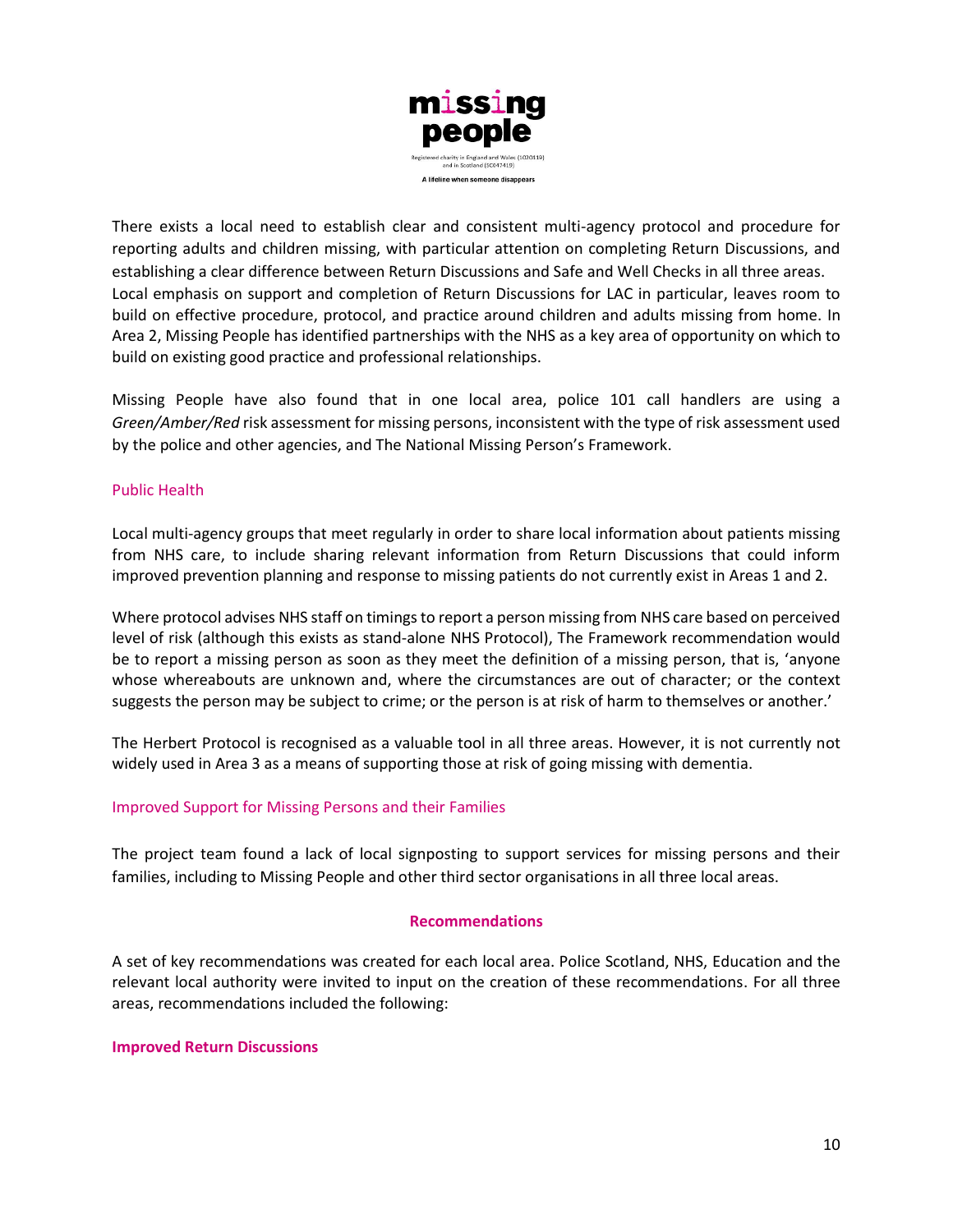

- A standardised Return Discussion form should be used consistently by all partners and agencies completing Return Discussions. The Return Discussion form outlined in Area 3's *Missing Persons Protocol* is an example of good practice.
- The MPOCs at Police Scotland should manage a log of completed and outstanding Return Discussions, including with a record of who is best placed to conduct the Discussion.
- The MPOC should establish a process of quality assurance for the completion and review of Return Discussions. This should include agreement about how best to review and share information from Return Discussions with relevant local agencies, in line with Framework recommendations (this should also inform any established protocol).
- All those responsible for managing and delivering Return Discussions should complete specialist training on how to best deliver the discussions.

### **Grow Existing Multi-Agency Working and Information Sharing**

- Local areas should establish a clear and consistent multi-agency protocol and procedure for reporting adults and children missing, with particular attention to defining a clear difference between Return Discussions and Safe & Well Checks. The MPOC and local authority missing lead for children and adults, should ensure that a mapping exercise is undertaken where the roles and responsibilities of agencies are clarified and mapped, respectively. Agencies involved in this exercise should include, at a minimum, Police Scotland, NHS, and local authority leads.
- Agreed protocol and procedure, and each relevant agency's role and responsibilities should be available publically (for example, on a local authority's website) in order to be accessed by staff and ensure that families of missing persons are informed of any available support.
- Multi-agency Operational Working Groups should be established in each area by the MPOC, local authority lead on missing, or Missing Person's Champion for children and adults respectively. These groups should have representation from local agencies most relevant to missing children and adults, including dementia and mental health.
- Joint Action Forms detailing important individual information should be used by local agencies to enhance multi-agency working and communication.

### **Public Health**

- A one-page protocol for NHS staff on the reporting process when a patient goes missing from a healthcare setting should be created by the NHS lead on missing and the MPOC.
- The Herbert Protocol should be used by NHS staff with Police Scotland, as a means of supporting those at risk of going missing with dementia. Where appropriate, an extended Herbert Protocol should be used to include mental health patients who are at risk of going missing.
- Local action plans should be developed for the continued promotion of The Protocol community-wide by Police Scotland through inputs, posters and leaflets, as well poster campaigns in NHS healthcare settings to reduce those reported missing from acute care is also recommended.
- Local multi-agency groups should be created and meet regularly in order to share local information about patients missing from NHS care, to include sharing relevant information from Return Discussions that could inform improved prevention planning and response to missing patients.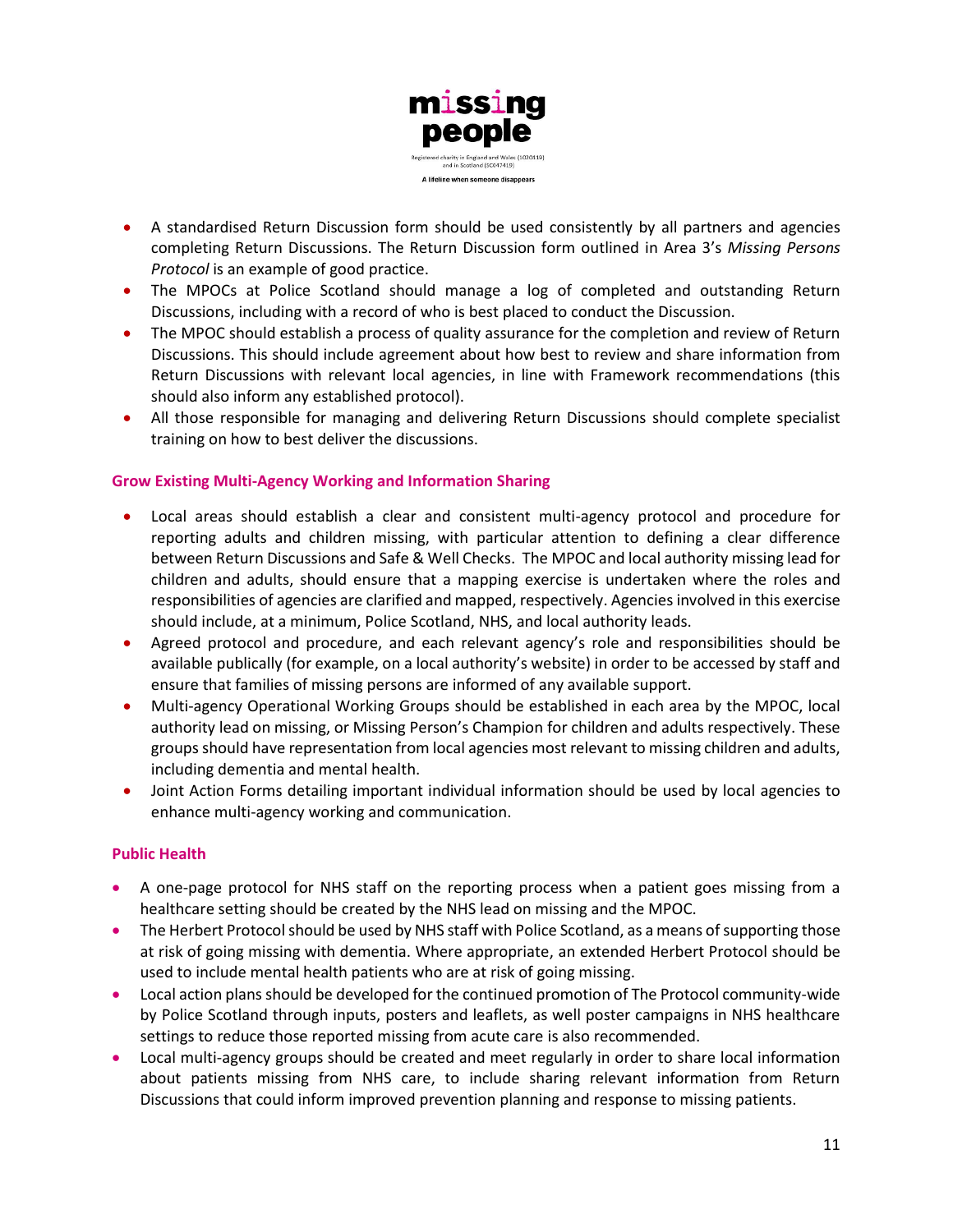

#### **Improved Support for Missing People and their Families**

- Signposting to Missing People's core services should be included within standard procedures for all agencies, where possible – to include signposting on documentation, leaflets and information supplied to missing persons and their families during and after a missing episode. Signposting provided to missing people and their families and/or carers should also include Purple Alert, developed by Alzheimer Scotland,<sup>4</sup> where appropriate.
- Missing People to deliver 1-hour inputs or 7-minute briefings via video to local professionals to raise awareness of our core services, where required.

#### **What Worked Well**

Scottish Government have initiated a ground-breaking approach in the creation of a National Missing Persons Framework and context for the local delivery of support around its implementation. Oversight from The National Advisory Group throughout the project was invaluable for the selection of, and our approach within, all three local areas and multiple agencies.

The facilitation of journey mapping workshops in 2 local areas were a key success of the project, resulting in the clarification of procedure and responsibility for local partners, and evidencing fundamental gaps in local service delivery for adults and children missing from home, in particular.

This project funding Missing People's first National Coordinator for Scotland was fundamental to relationship building to ensure local acknowledgement and the effective implementation of The Framework. As a point of contact for the project, the National Coordinator post has enabled Missing People to have a presence in Scotland that allows for multiple opportunities to raise awareness of our 24/7 helpline and core services to Police Scotland, Education, NHS staff and local authority staff. These agencies can then in turn, signpost more missing people and their families in Scotland to access wraparound support that contributes to meeting The Framework's four objectives; to prevent, support, respond, and protect.

### **Challenges and Lessons Learned**

Challenges of the project have included getting initial 'buy-in' from partners in the three local areas, and receiving relevant local policy and procedure documentation and local information, on time. This challenge could possibly have been because of the way in which the areas were selected. Selection was decided with input from the Advisory Group, based on close geographical location, figures of completed Return Discussions, and anecdotal evidence of need. This suggests that the project would benefit from the selection of any new local areas by a different process, whereby the areas themselves identify their need for support. A process that involves local area putting themselves forward for support would also

<sup>4</sup> For more information, please visit:

[www.alzscot.org/living-with-dementia/staying-independent/helpful-apps/purple-alert](http://www.alzscot.org/living-with-dementia/staying-independent/helpful-apps/purple-alert)